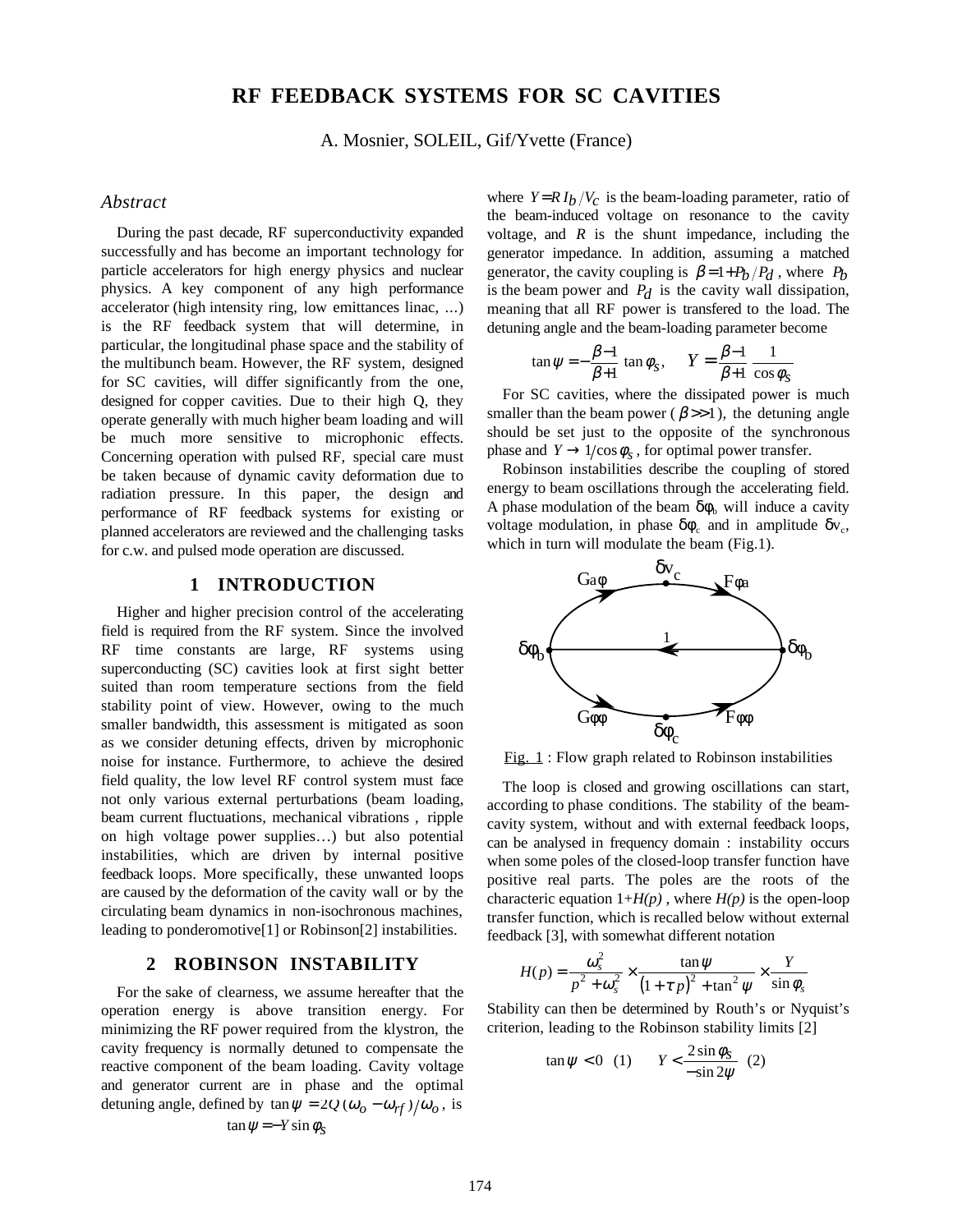### *2.1 First Robinson stability limit*

 First condition is automatically satisfied (resonance frequency below the RF frequency) in normal operation, once the cavity tuning has been adjusted for reactive beam loading compensation : according to the bunched beam instabilities theory, longitudinal dipole oscillations are damped when the resistive part of the resonator at the upper synchrotron sideband is smaller than at the lower sideband. However, with very high beam loading, the necessary detuning frequency can be very large for copper cavities, and even exceed the revolution frequency (see for example [4] and [5] for the KEK-B and PEP-II B-factory rings ). As the fundamental mode impedance at the upper synchroton sidebands of the revolution harmonic frequencies becomes high, several coupled-bunch modes can be strongly excited. Different approaches to cope with these instabilities have been proposed: by using an additionnal energy storage cavity or by direct RF feedback with parallel comb filters, which reduces selectively the impedance at the upper synchrotron sidebands. For SC cavities, however, which have usually lower R/Q and larger voltage, the detuning frequency is much smaller and generally less than the revolution frequency.

### *2.2 Second Robinson stability limit*

Second inequality prescribes a current threshold, which is reached when the beam sits on the crest of the generator voltage, leading to a vanishing longitudinal focusing for the dipole mode. Unlike copper cavities, SC cavities operating at matched conditions, i.e. at optimal tuning and coupling factor ( $\beta \gg 1$ ), are just at the high-intensity Robinson limit ( $Y \rightarrow 1/\cos \phi_s$ ). The straightforward way of coping with this Robinson type instability would be to run the cavities "on tune", but at the expense of an increased incident power

$$
\Delta P_{inc} = \frac{1}{4} P_b \tan^2 \phi_s
$$

This "on tune" solution is defavourable for large  $\phi_s$ rings and sets challenging demands to the main coupler, owing to the higher peak fields, even for moderate  $\phi$ <sub>s</sub> values, like the LEP machine [6], obliged to run "on tune" for ponderomotive instability reasons. The other, more elegant, remedy consists in reducing the impedance seen by the beam by using the RF feedback scheme [7].



Fig. 2 : Schematic of the direct RF feedback

The principle is to reduce significantly the fundamental mode impedance seen by the beam by reinjecting the RF signal coming from the cavity pick-up back into the power amplifier. With a loop gain *G*, the apparent Q of the resonator, which is seen by the beam, is now divided by the factor  $1+G$  (and all the quantities containing it,  $\tau$ ,  $tan \psi$  and *Y*). Assuming a constant loop gain *G* over the bandwidth of concern, the open-loop transfer function  $H(p)$  and the  $2<sup>nd</sup>$  Robinson stability limit become

$$
H(p) = \frac{\omega_s^2}{p^2 + \omega_s^2} \times \frac{\tan \psi}{\left(1 + G + \tau p\right)^2 + \tan^2 \psi} \times \frac{Y}{\sin \phi_s}
$$

$$
Y < \frac{\left(1 + G\right)^2 + \tan^2 \psi}{-\tan \psi} \sin \phi_s
$$

 With a matched generator, the beam-loading limit is simply increased by the factor  $1+G$ . Fig. 3 shows for example the root locus - plot of the roots of the characteristic equation in the complex plane - as a function of the beam-loading parameter *Y* for the RF system of the SOLEIL Light Source project. Without external feedback (top plot), the absolute value of the synchrotron frequencies (given by the imaginary part of the complex conjugate roots) increase with the beam current, while one of the other two roots, which are wandering along the real axis in opposite direction, reach the origin and makes the system unstable.



 Fig. 3 : Root locus (variable is *Y*), without (top) and with (bottom) RF feedback (*G*=5).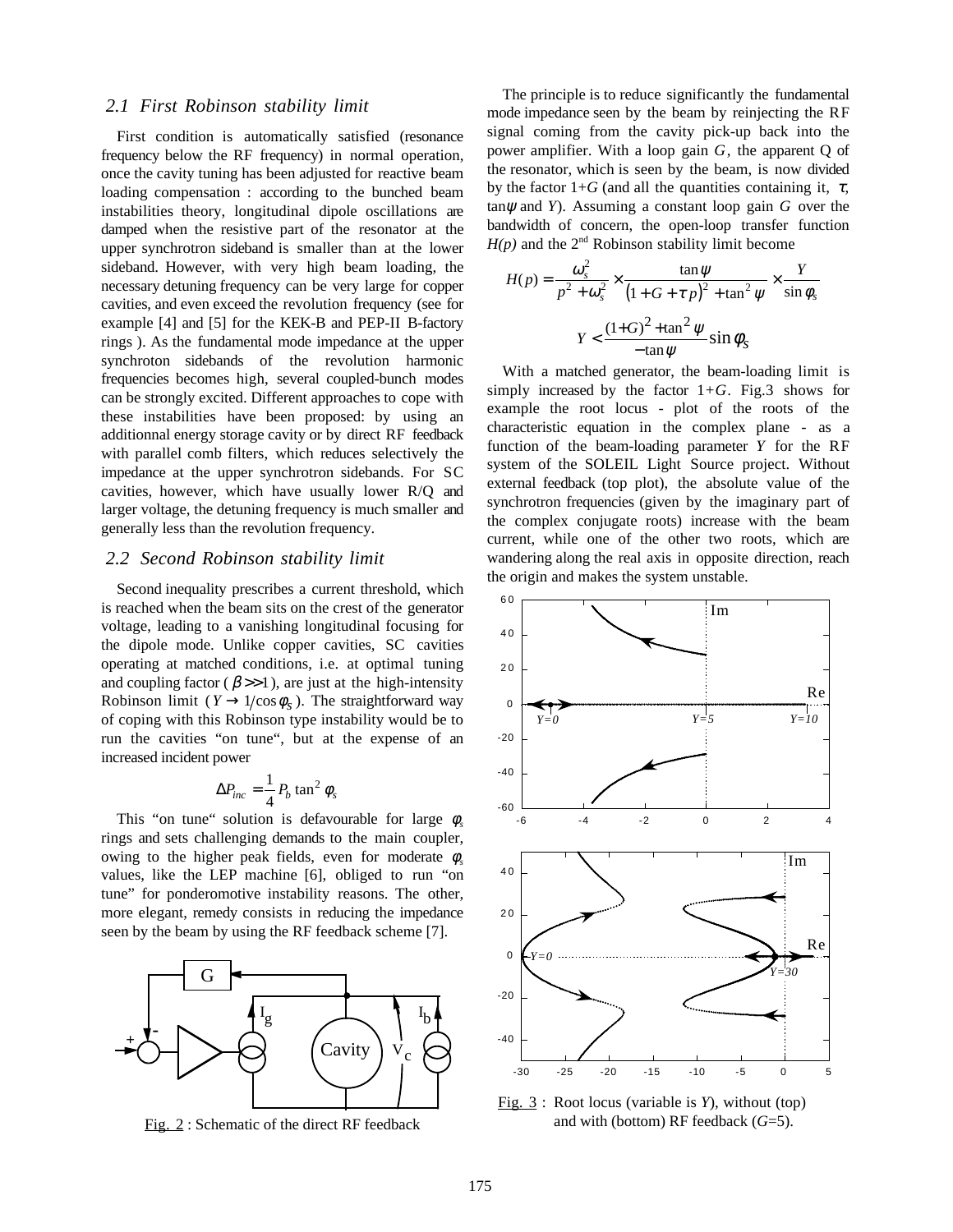With RF feedback (bottom plot), even for modest gain values (*G*=5 in that case), all four roots are complex and the synchrotron frequencies fall down. When the real axis is reached, these two roots become purely real (the coherent frequency vanishes) and the stability is lost again as soon as one of them goes beyond the origin. In fact, the apparent impedance cannot be reduced indefinitely, and one limitation of the maximum gain comes from the overall delay of the feedback loop, including klystron, waveguides and cables. The stability study of a system containing a dead time is more tedious because of its nonlinear characteristic. In any case, the system must be stable even without beam. Taking the loop around cavity and amplifier only and allowing for a 45° phase margin, the gain limit is  $G < \pi \tau/4T$  [7], where *T* is the total delay time and  $\tau$  is the filling time of the cavity. It is worthwhile noting that, unlike copper cavities, SC cavities have filling times (a few hundred  $\mu$ s) much larger than usual delay times and RF feedback performance will be generally limited by other effects.

#### *2.3 RF feedback implementations*

The RF feedback technique was successfully applied to multicell SC cavities first in the **SPS** at CERN [8]. Beam instabilities could then be avoided during the high intensity proton cycle  $(200 \text{ mA})$ , while low intensity  $e^+e^$ beams were accelerated during the lepton cycle (0.5 mA). The modes of the fundamental passband of the SC cavity were damped by means of a direct RF feedback system, acting on the four cavity modes. Separate notch filters allow individual adjustments of the loop gains. For the two higher frequency modes, which are very close, further reduction is achieved thanks to an additional digital feedback loop, which consists of a digital comb-filter and one-turn delay, ensuring maxima at every harmonic of the revolution frequency and  $2\pi$  phase rotation between them. **LEP** is on the way of the 100 GeV energy and is now fully equipped with 272 SC cavities. RF feedback is being implemented on all modules to stabilize the relatively 14 mA beam, especially at injection, where the RF voltage is low (high beam loading), and at high energy, where the synchronous phase goes closer to zero (with respect to the crest) with almost all RF power transferred to the beam. As a group of 8 cavities are driven by a single klystron, the total RF voltage must be reconstructed from the pick-up signals of each cavity. The loop gain of about 26 dB makes pushes the Robinson limit away, but the performance of the system depends on the accuracy of the vector sum reconstruction due to calibration errors (in amplitude and in phase). At KEK, experiments with high beam currents were carried out on TRISTAN Accumulation Ring to test a prototype of SC cavity developed for the B-Factory **KEK-B**. It was shown that the use of the RF feedback could suppress efficiently a strong coherent synchrotron oscillation and a stable beam current of 573 mA could be stored [9]. For the synchrotron light source **SOLEIL** project, considering a high stored current of 500 mA, the SC solution was chosen to cope with multibunch instabilities. RF feedback will be directly implemented by means of two fast amplitude and phase feedback loops (Fig.4). These loops are anyhow necessary to provide a very good time stability (of the order of 1 ps) of the photon flux to the users. The nominal RF drive signal is modulated by quantities proportional to cavity amplitude error (in phase) and cavity phase error (in quadrature) through I-Q modulators. When the gains of both loops are identical, the dynamic behaviour of the system is similar to the one controlled by the direct RF feedback scheme.



Fig. 4: Schematic of the SOLEIL feedback system.

# **3 MICROPHONICS**

The great sensitivity to microphonics noise comes from the poor mechanical stiffness of the cavities and from their narrow bandwidth (generally around  $\pm 100$  Hz). From the beginning of the history of SC acceleration, the designers have had to do their utmost to fight the microphonic effects : heavy-ion SC accelerators were the first to suffer for it and clever solutions had to be found to keep the accelerating wave in phase with the beam (see [10] for example). For relativistic beam SC structures, typical phase fluctuations range nevertheless from a few degrees for low loaded Q cavities (like KEK-B prototype) to 20° peak-to-peak for higher Q cavities (low intensity beam) and are generally driven by the cryogenic system. For example, to produce the high energy electron beam with the tight required energy spread  $(2.5 \t10^{-5} \t{rms})$  the recirculating c.w. SC linac of **Jefferson Laboratory** uses RF control modules [11], with 50-70 dB loop gains. Without feedback, the resonance frequency modulation, induced by microphonic noise, lead to phase fluctuation up to 20°, and even up to 100° for very noisy cavities, associated with nearby vacuum pumps. Moreover, when one single klystron drives multiple cavities, the feedback system controls the measured total voltage, analog or digital recontruction of the vector-sum, and not the real one. Thus, any time-varying perturbation, like microphonics, will induce jitter in the voltage seen by the beam. Great care must be taken in the vector sum calibration : for example better than  $\pm 10\%$  for the amplitude and  $\pm 1^{\circ}$  for the phase in TESLA proposal.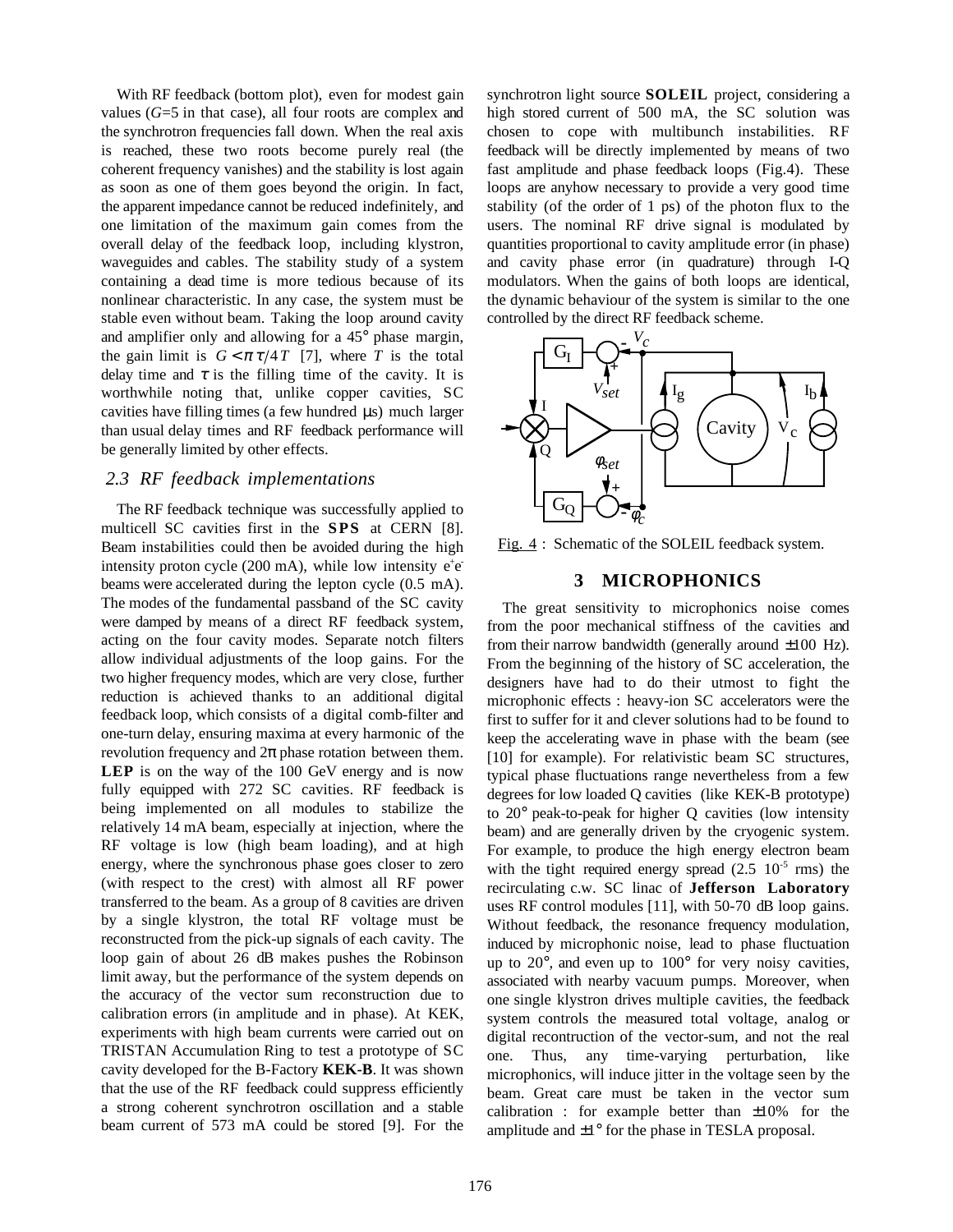### **4 PONDEROMOTIVE INSTABILITY**

Due to their small bandwidth and to the strong inclination of their walls to get out of shape, SC cavities suffer from the so-called "ponderomotive oscillations", which originate in a coupling between the RF stored energy and mechanical oscillations through the force exerted on the cavity walls (so-called Lorentz force or "radiation pressure"). As the accelerating field proceeds to grow, the peak of the resonance curve moves towards negative frequencies  $\Delta f_c = -k E_a^2$ , where *k* is the radiation detuning parameter. A  $1<sup>st</sup>$  "static" instability occurs with a positive tuning angle  $\psi$ , when the resonance function becomes multivalued. The mechanism of the 2<sup>nd</sup> "dynamic" instability is the following: the resonance frequency modulation by a mechanical vibration will result in an amplitude modulation of the cavity field (with a function transfer *Ge*), which, in turn, will modulate the resonance frequency (with a function transfer *Gm*), via the radiation pressure. The loop is closed and the amplitude of the mechanical vibration will be amplified or damped, according to the relative phase. The expressions of the transfer functions, relative to the cavity and mechanical modes are given by

$$
G_e(p) = \frac{\delta v_c}{\delta \omega_c} = \frac{-\tau \tan \psi}{(1 + \tau p)^2 + \tan^2 \psi}
$$
  

$$
G_m(p) = \frac{\delta \omega_c}{\delta v_c} = -4\pi k_m E_a^2 \frac{\omega_m^2}{p^2 + 2/\tau_m p + \omega_m^2}
$$

where  $\tau$  and  $\tau_m$  are the e.m. and mechanical time constants,  $\omega_m$  and  $k_m$  are the angular frequency and the radiation detuning parameter of the mechanical mode *m*.

The system is unstable if some roots of the characteristic equation  $1-G_eG_m$  have positive real parts, occuring at frequencies close to the resonance frequency of the mechanical mode. The root locus of one of the two conjuguate roots, responsible for the exponential growth of the oscillations, is plotted on Fig. 5, with the detuning angle  $\psi$  as variable (from  $+\pi/2$  to  $-\pi/2$ ). Ponderomotive ocillations are excited at negative detuning angle values and the limit is rapidly reached (a couple of degrees) even at moderate accelerating gradients for RF systems of small bandwidth (high Q). However, as soon as some external feedback is introduced, the system can be stabilized, even with low loop gains.

Unfortunatly, RF systems, using a single klystron for several SC cavities and thus a vector sum feedback, cannot avoid this ponderomotive instability, because the cavities are not totally identical and can "breathe" with different phases [6]. At **Jefferson Laboratory**, where each klystron feeds one single cavity, the cavities start to oscillate at only a few MV/m, but are extremely stable once the amplitude control loop is turned on. In **LEP** at CERN, where 8 cavities are powered by one klystron, ponderomotive oscillation can be observed when the detuning is increased under higher beam loading. The present remedy is to run the cavities "on tune" for suppressing the instabilities, at the expense of extra incident power, but remaining acceptable for the LEP parameters (less than 10% at high energy).



Fig. 5: Root locus with  $\psi$  asvariable for different loop gains *G* (Q=5 10<sup>6</sup>, Ea=6MV/m, fm=100Hz, Qm=50,  $km=2 Hz/(MV/m)^2)$ 

### **5 PULSED OPERATION IN LINACS**

Owing to their very low RF power dissipation, SC linacs operate normally in c.w. mode with a very high stability level (see for example Jefferson Laboratory: better than 0.02% in amplitude and 0.1° in phase). Pulsed mode operation, however, is necessary for very high energy SC linacs (large number of cavities with high accelerating gradient), like the proposed linear collider TESLA, to maintain the cryogenic load within reasonable limits. This opens new challenging RF control issues, especially when low multi-bunch beam energy spread is required all along the beam pulse.

### *5.1 Cavity voltage error sources*

Transient beam loading is ideally suppressed by injecting the bunch into the cavity at the time  $\tau Log2$  (for a beam on-crest), resulting in a constant total cavity voltage during the whole beam pulse. Residual field variations due to various pertubations (RF mismatch, current fluctuations, power source ripple, Lorentz forces and microphonics detuning) are then compensated by fast feedback and feedforward techniques. The feeding of multiple cavities (16 to 32) by one single klystron, however, makes the task more tricky.

Since Lorentz forces ("radiation pressure") detune the cavity by more than one cavity bandwidth during the filling time, the RF frequency must track the decreasing cavity frequency to insure minimum power requirement. Unfortunatly, due to the finite response time of the cavity walls, the resonance frequency goes on to shift during field flat-top (Fig. 6), with a mechanical time constant of the order of the beam pulse duration. Thanks to a positive pre-detuning of the cavity, such that operating  $\omega_{RF}$  and cavity  $\omega_c$  frequencies are equal in about the middle of the beam pulse, minimal amplitude and phase errors can be